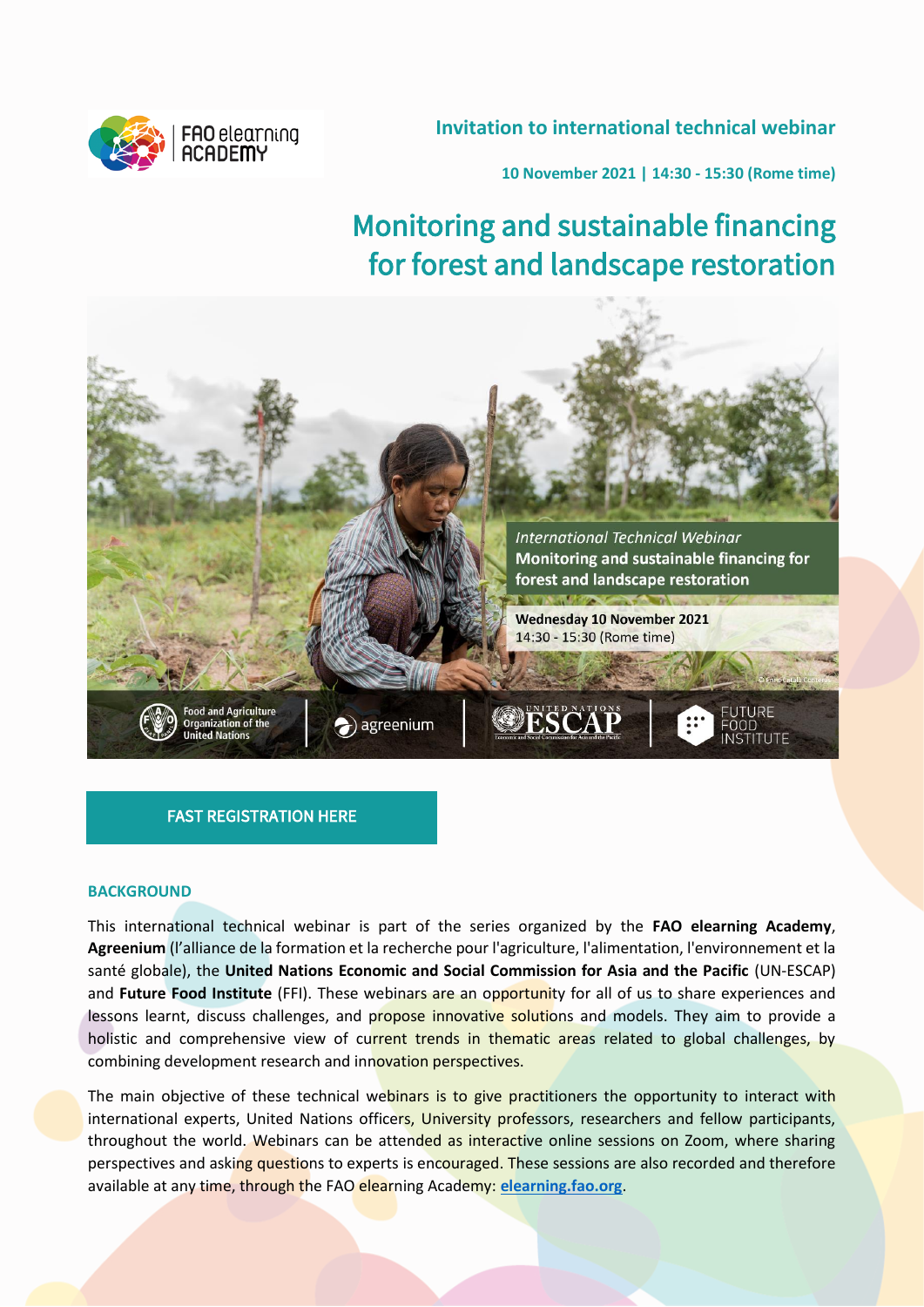#### **OBJECTIVES OF THIS SESSION**

- Identify tools and processes for planning, implementing and monitoring forest and landscape restoration (FLR) interventions;
- Explain why FLR monitoring is important and the appropriate indicators to meet restoration objectives;
- Describe benefits and costs of FLR financing, as well as different priority areas, types of investor and funding sources.

#### **SPEAKERS**

This technical webinar will be delivered by **Mr Christophe Besacier** (FAO), **Ms Mathilde Iweins** (FAO), **Mr René Zamora Cristales** (WRI), and moderated by **Ms Cristina Petracchi**, Leader of the FAO elearning Academy.



**Christophe Besacier** is a Forestry Officer and currently coordinating the Forest and Landscape technical assistance implementing countries. He mobilized resources multiple key financial partners. He is involved in major international

Restoration Mechanism (FLRM) at implementing projects in the FAO, where he is providing region. She joined the FLRM team projects in more than 20 local finance. She is a French to scale-up restoration reaching a professional experience in natural USD 40 million portfolio with resources management linked to **Mathilde Iweins** is currently in charge of the Asia Pacific portfolio of the FLRM, developing and and in 2015 as an expert on ecosystem restoration services, full cost accounting and agronomist with over 15 years of sustainable agriculture and forestry, poverty alleviation and

**René Zamora Cristales** is Guatemalan, Senior Forest Economist and Coordinator of Research and Innovation for Initiative 20x20 in the Global Restoration Initiative at the World Resources Institute (WRI). In this role, he coordinates the Restoration Policy Acceleration Program to encourage innovation in public economic incentives. René has a Doctoral degree (PhD.) Forest Engineering and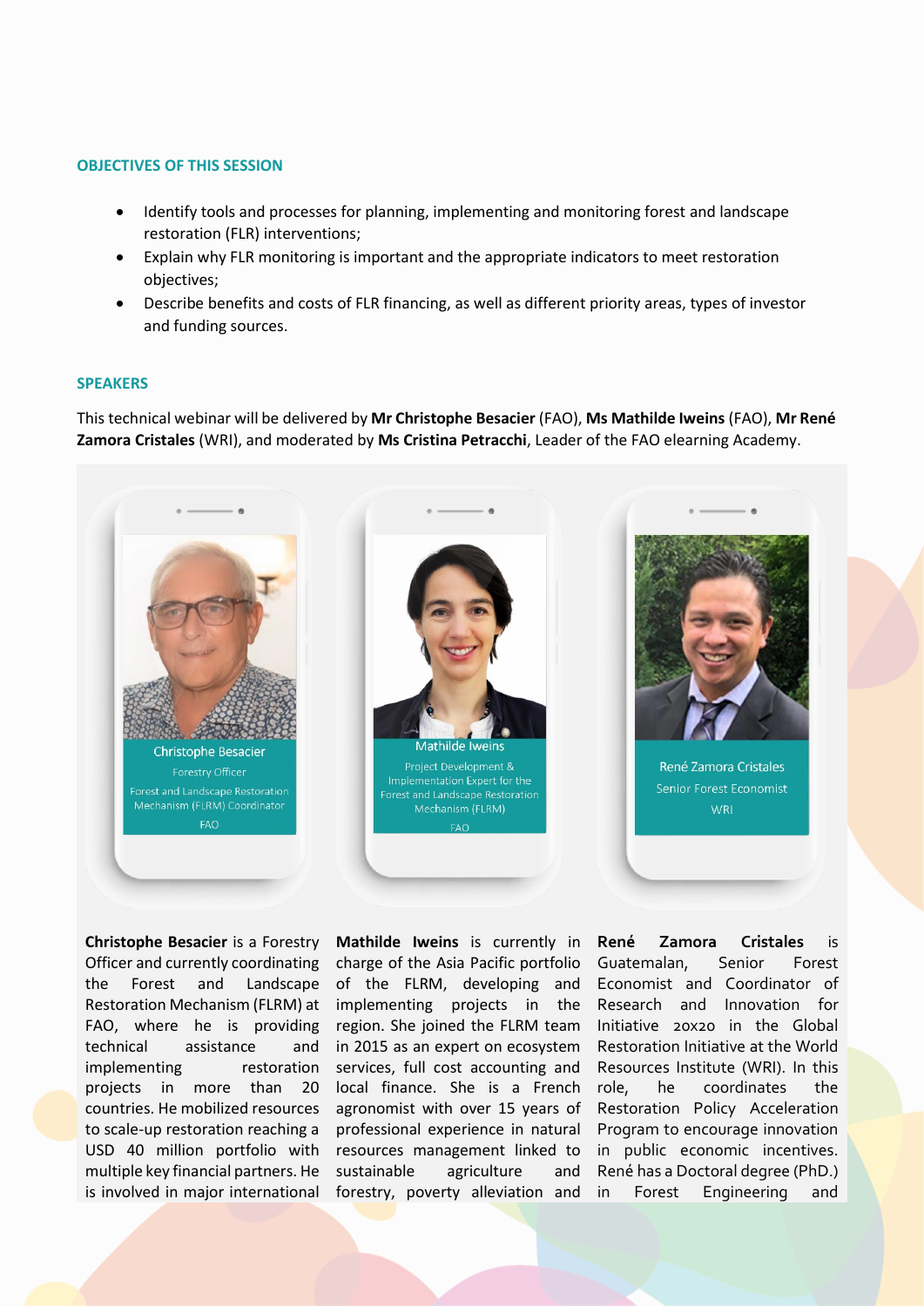Mediterranea. From 2000 to advisor for the French Ministry of term rural development. Foreign Affairs in the Sahel and the Congo Basin regions.

restoration initiatives such as the food security. She worked for Bonn Challenge, the GPFLR and NGOs, bi and multilateral agencies, University, USA. In 2019 René the UN Decade on Ecosystem coordinating the design, Restoration. From 2009 to 2014, implementation and monitoring he was in charge of Silva and evaluation of field projects Award" from the International 2009, he worked as regional resources management and long Organizations IUFRO. René's work sustainable natural Union

Economics from Oregon State design, received the recognition of "Outstanding Doctoral Research of Forest Research is reflected in more than 30 publications in scientific journals.



Cristina Petracchi Leader of the FAO elearning Academy **FAO** 

Cristina Petracchi heads the FAO elearning Academy. She manages and coordinates the design, development, delivery and language adaptations of an extensive portfolio of elearning courses and blended learning programmes for the benefit of FAO member countries and is responsible for the creation of University Masters' and Post Graduate Degree Programmes. She engages actively in consolidating partnerships across United Nations agencies, academic institutions and universities, regional organizations, CSOs and NGOs, for capacity development initiatives. In addition to a University Degree in Biological Sciences, Ms Petracchi holds a PhD in Nutrition and Food Science, and has several years of experience of capacity development activities in several countries.

#### **HOW TO ATTEND**

The webinar is free and open to everyone, provided you have the link to the platform. To join the webinar session on Zoom, kindly register **[here](https://fao.zoom.us/webinar/register/WN_8DMzI7ZpQLm0WdaTYOcWUw)**.

We suggest you to use Google Chrome in order to join the webinar. We also recommend you to check your time zone **[here](https://www.thetimezoneconverter.com/)**.

## **Please feel free to share this invitation with your colleagues.**

### **PARTNERS**

African Forum for Agricultural Advisory Services - AFAAS Agence Française de Développement - AFD AGRHYMET Regional Centre Agricultural Research Centre for International Development - CIRAD Alliance Bioversity International – CIAT Costa Rican Gastronomy Foundation - FUCOGA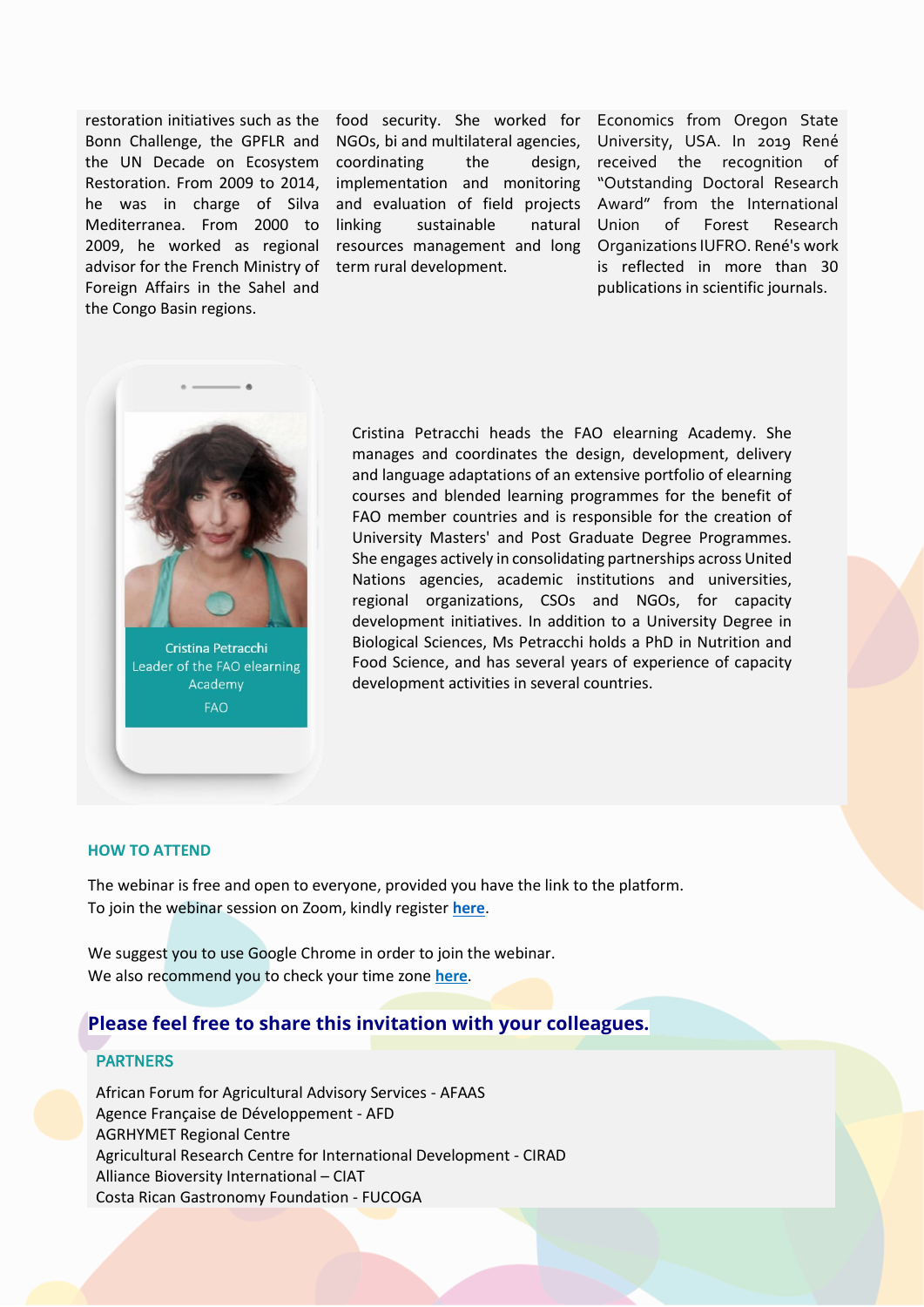Council for Agricultural Research and Economics - CREA Danone Deutsche Welthungerhilfe EU International Partnerships Academy European Union - EU Family Farming Knowledge Platform - FFKP Forest Department of Bangladesh Forestry Commission of Ghana Forestry Development Authority of Liberia Forum for Agricultural Risk Management in Development - FARM-D French training and research alliance for agriculture, food, environment and global health - Agreenium Future Food Institute - FFI Global Centre for Nutrition and Health - NNEdPro Global Child Nutrition Foundation - GCNF Global Environment Facility - GEF Institut des sciences et industries du vivant et de l'environnement - AgroParisTech Institut national de recherche pour l'agriculture, l'alimentation et l'environnement - INRAE Institut national d'études supérieures agronomiques de Montpellier - Montpellier SupAgro Institute of Hydrology, Meteorology and Environmental Studies - IDEAM International Center for Advanced Mediterranean Agronomic Studies - CIHEAM International Center for Agricultural Research in the Dry Areas - ICARDA International Center for Biosaline Agriculture - ICBA International Fund for Agricultural Development - IFAD International Training Centre of the International Labour Organization - ITC-ILO Italian Agency for Development Cooperation - AICS La Sapienza University LUISS University Makerere University Marondera University of Agricultural Sciences and Technology Mc Gill University - Margaret A. Gilliam Institute for Global Food Security Mediterranean Universities Union - UNIMED Ministry of Environment and Sustainable Development, Democratic Republic of Congo Ministry of Water and Environment, Uganda National Food Technology Research Centre - NFTRC National Forest Institute of Guatemala - INAB Natural Resources Institute - NRI New Partnership for Africa's Development - NEPAD Norway's International Climate and Forest Initiative - NORAD Open University of Catalonia - UOC OpenMed Papua New Guinea Forest Authority - PNGFA Partnership for Child Development - PCD Platform for Agricultural Risk Management - PARM Southern Hemisphere Association of Fresh Fruit Exporters - SHAFFE United Nations Development Programme – UNDP United Nations Economic and Social Commission for Asia and the Pacific - UNESCAP United Nations Framework Convention on Climate Change - UNFCCC United Nations Scaling Up Nutrition Movement - SUN Movement UNITELMA University University of Göttingen